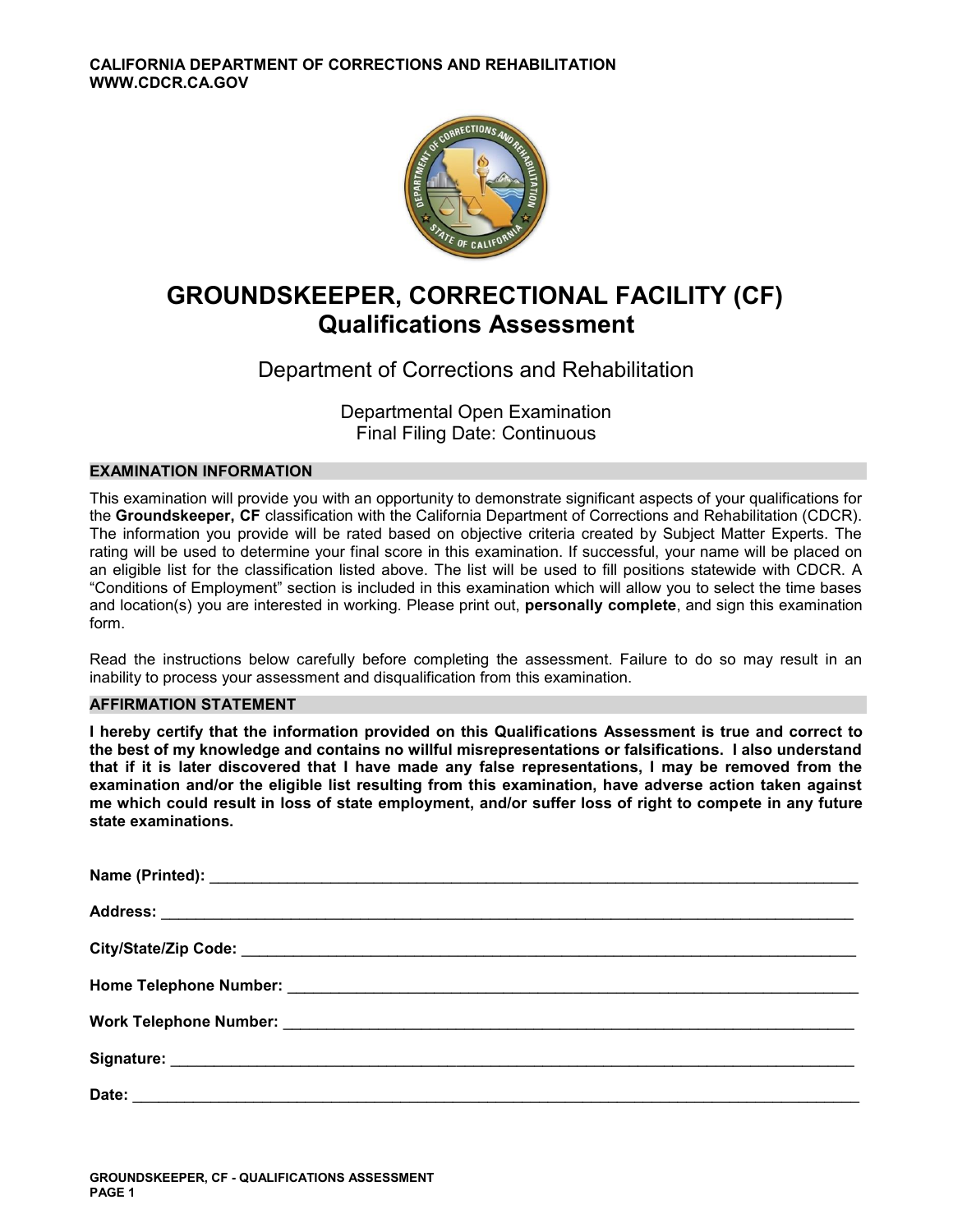# **FILING INSTRUCTIONS**

# **All applicants must complete and submit the following examination materials:**

- [Examination Application \(STD. 678\)](https://jobs.ca.gov/pdf/STD678.pdf)
- Qualifications Assessment

# By mail to:

**Department of Corrections and Rehabilitation Office of Workforce Planning P.O. Box 942883 Sacramento, CA 94283-0001** 

Or in person at:

**Department of Corrections and Rehabilitation 1515 S Street Sacramento, CA 95811-7243 Attn: Office of Workforce Planning, 211S** 

If you are personally delivering your application and Qualifications Assessment, you must do so between the hours of **8:00 a.m.** and **5:00 p.m.**, Monday through Friday, excluding holidays, on or before the cut-off date to the street address listed above.

# **NOTE:**

- All examination materials must have original signatures.
- Be sure your envelope has adequate postage if submitting via mail.
- Faxed or emailed copies will **NOT** be accepted under any circumstances.
- Make and keep a photocopy of the completed Qualifications Assessment for your records.

# **GENERAL INSTRUCTIONS**

This Qualifications Assessment is the sole component of the examination. To obtain a position on the eligible list, a minimum score of 70% must be achieved. Therefore, please be sure to review and follow all instructions carefully as missing or incomplete information may result in disqualification or a lower score.

This examination is comprised of the following areas:

- Affirmation Statement (page 1)
- Filing Instructions / General Instructions (page 2)
- Prior State Employment / Conditions of Employment (pages 3 4)
- Rating Instructions (page 5)
- Knowledge & Experience Assessment (pages 6 10)
- Recruitment Questionnaire (pages 11 12)

# **YOUR RESPONSES ARE SUBJECT TO VERIFICATION**

Please keep in mind that all information provided on this Qualifications Assessment will be subject to verification at any time during the examination process, hiring process, and even after gaining employment. Anyone who misrepresents his/her experience will be subject to adverse consequences, which could include the following action(s):

- Removal from the examination process
- Removal from the eligible list / certification list
- Loss of State employment
- Loss of rights to compete in any future state examinations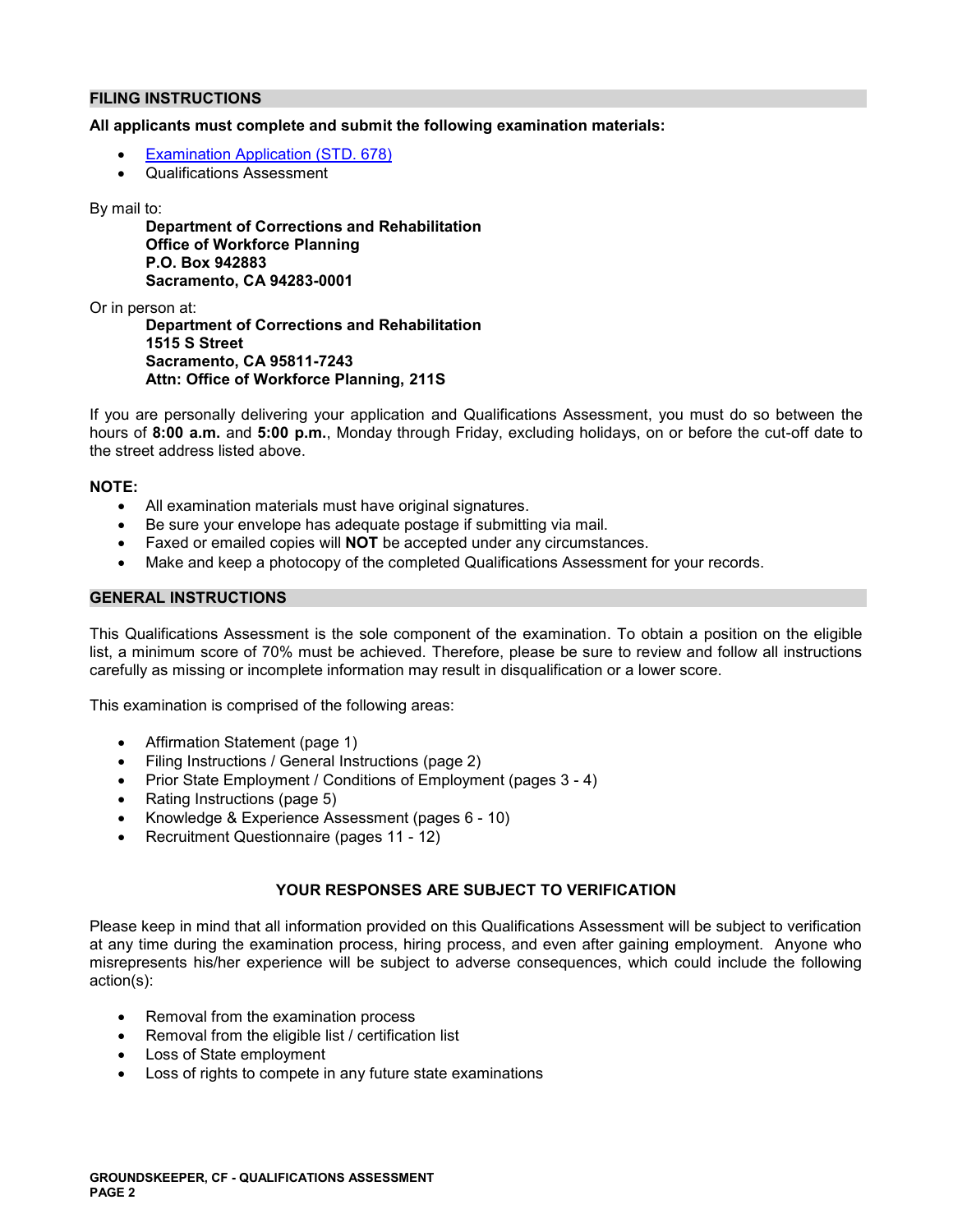# **PRIOR STATE EMPLOYMENT INFORMATION**

**Complete this next section ONLY if you have been previously dismissed from California State Civil Service employment by punitive action or as a result of disciplinary proceedings. IF THIS DOES NOT APPLY TO YOU, please skip this question.** 

**Do you have written permission from the California Department of Human Resources (CalHR) to take this examination?** 



**State Personnel Board, Rule 211 provides that a dismissed state employee may only participate in State Civil Service examinations if he/she has obtained prior consent from the State Personnel Board.** 

# **CONDITIONS OF EMPLOYMENT**

# **PLEASE MARK THE APPROPRIATE BOX(ES) OF YOUR CHOICE.**

If you are successful in this examination, your name will be placed on an active employment list and referred to fill vacancies Statewide according to the conditions you specify on this form.

# **TYPE OF APPOINTMENT YOU WILL ACCEPT**

Please mark the appropriate box(es) - you may check "(A) Any" if you are willing to accept any type of employment.

# ☐ **(D) Permanent Full-Time** ☐ **(R) Permanent Part-Time** ☐ **(K) Limited-Term Full-Time** ☐ **(A) Any**

If all are marked and you receive an appointment other than permanent full-time, your name will continue to be considered for permanent full-time positions.

# **LOCATION(S) YOU ARE WILLING TO WORK**

☐ **5 ANYWHERE IN THE STATE –** If this box is marked, no further selection is necessary

# **NORTHERN REGION**

- 
- 
- ☐ 2300 **Mendocino County** 0300 **Amador County** ☐ ☐ 4600 **Sierra County**
- 
- Mule Creek State Prison ☐ 2500 **Modoc County** ☐ 4700 **Siskiyou County**  Pine Grove Youth Conservation ☐ 2800 **Napa County** Camp ☐ 4800 **Solano County**  Camp<br>
□ 2500 **Helper County Discrete County Discrete County**<br>
□ 2900 – **Nevada County → California Medical Facility**<br>
● CSP Solano → CSP Solano
- 
- ☐ 0500 **Calaveras County**
- ☐ 0600 **Colusa County**
- ☐ 0700 **Contra Costa County**  CSP, Sacramento ☐ 5200 **Tehama County**
- 
- 
- ☐ 5500 **Tuolumne County** ☐ 0900 **El Dorado County** Training Center
- 
- 
- 
- ☐ 1800 **Lassen County**  O.H. Close YCF
- California Correctional Center N.A. Chaderjian YCF
- High Desert State Prison
- 
- 
- 
- 
- 
- 
- □ 3100 **Placer County**
- 
- ☐ 5100 **Sutter County** 3400 **Sacramento County** ☐
- 
- 
- ☐ 0800 **Del Norte County**  Folsom State Prison ☐ 5300 **Trinity County**  Pelican Bay State Prison Richard A. McGee Correctional

# ☐ ☐ 3800 – **San Francisco County** 1100 – **Glenn County** ☐ 5700 – **Yolo County**

- 
- ☐ ☐ 3900 **San Joaquin County** 1200 **Humboldt County**  Deuel Vocational Institute ☐ 5800 **Yuba County** 
	- California Health Care Facility
	-
	-

- ☐ 0100 **Alameda County** ☐ 2100 **Marin County** ☐ 4100 **San Mateo County**
- ☐ CSP, San Quentin 0200 **Alpine County**  ☐ 4500 **Shasta County** 
	-
	-
	-
	-
	-
	- ☐ 3200 **Plumas County** ☐ 4900 **Sonoma County** 
		-
		-
		-
		-
		- Sierra Conservation Center
		-
		-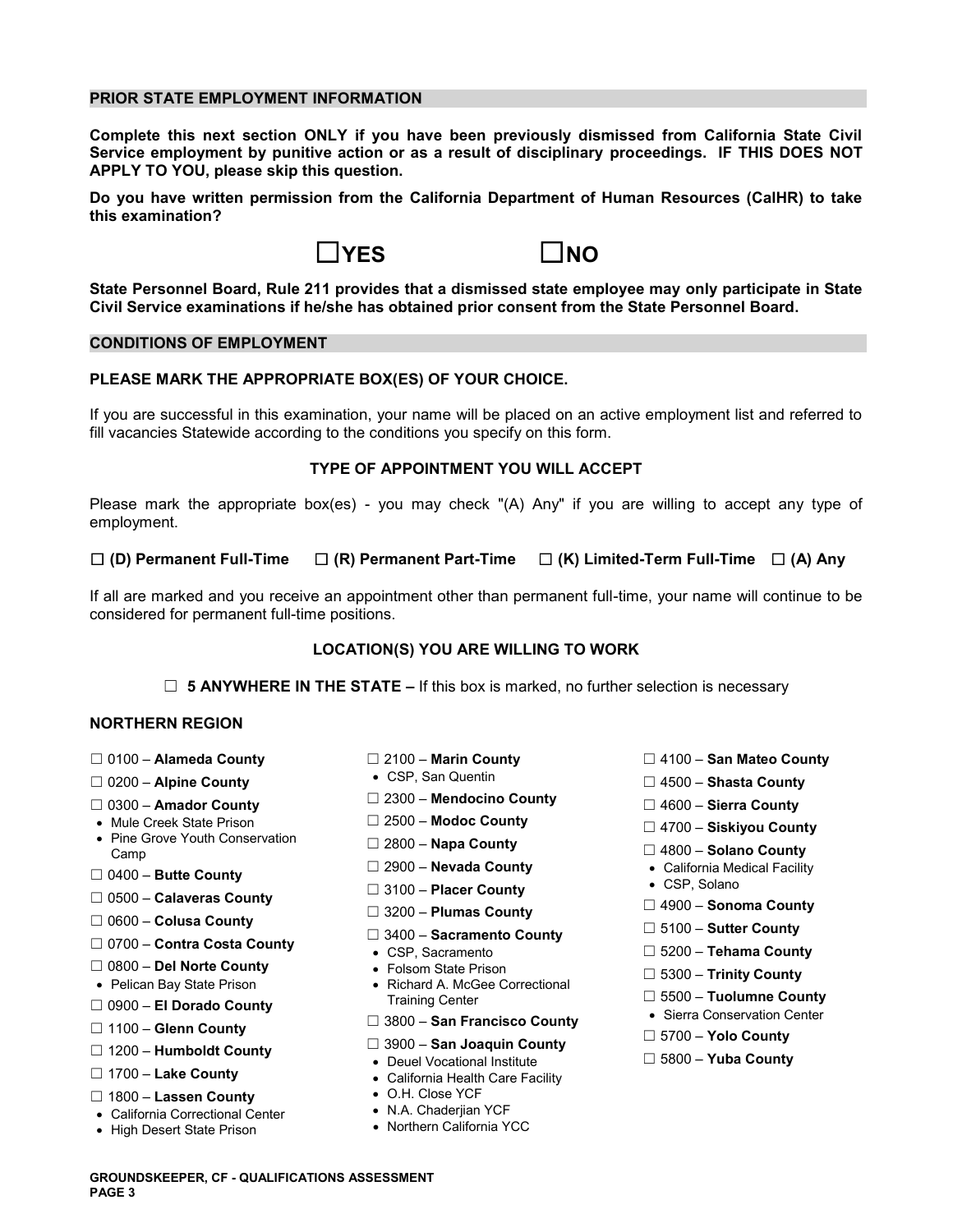# **CENTRAL REGION**

- 
- 
- 
- 
- 
- 
- 
- 
- 
- 
- 
- 
- □ 1400 **Inyo County** <br>CA Substance Abuse Treatment **and Substance Abuse Treatment** <br>Facility **Cannel State Prison Count Count Count** ☐ 1500 – **Kern County** Facility ☐ 3500 – **San Benito County** 
	-
- California City Correctional ☐ 2000 **Madera County** ☐ 4000 **San Luis Obispo** Facility Central California Women's **County** California Correctional Institution Facility California Men's Colony Kern Valley State Prison
	-
- Wasco State Prison **□ 2200 Mariposa County Diameter Diameter State Cruz County** 
	-
	-
- 
- ☐ 1000 **Fresno County** ☐ 1600 **Kings County** ☐ 2700 **Monterey County**  Pleasant Valley State Prison Avenal State Prison Correctional Training Facility
	-
	-
	-
	-
- Kern Valley State Prison **Facility**<br>• North Kern State Prison Valley State Prison □ 4300 **Santa Clara County** Valley State Prison
	-
	- ☐ 2400 **Merced County** ☐ 5000 **Stanislaus County**
	- ☐ 2600 **Mono County** ☐ 5400 **Tulare County**

# **SOUTHERN REGION**

- 
- 
- 
- 
- 
- 
- ☐ 1300 **Imperial County** ☐ 3300 **Riverside County** ☐ 3700 **San Diego County** 
	-
	-
	-
- ☐ **Los Angeles County**  Ironwood State Prison 1900 ☐ 5600 **Ventura County**  CSP, Los Angeles County ☐ 3600 **San Bernardino**  Ventura YCF
	- California Institution for Men
	- California Institution for Women
- 
- Calipatria State Prison California Rehabilitation Center RJ Donovan Correctional Facility
- CSP, Centinela **Chuckawalla Valley State Prison** □ 4200 **Santa Barbara County 1000 Lice Angeles County** Ironwood State Prison
	-
	-

# **ADDRESS OR EMPLOYMENT CHANGES**

After list release, successful candidates may update any address and/or availability for employment preference information by accessing their [CalCareer Account](https://www.jobs.ca.gov/) (www.jobs.ca.gov) on the California Department of Human Resources (CalHR) website or by notifying CDCR at the following address:

> California Department of Corrections and Rehabilitation Office of Workforce Planning P.O. Box 942883 Sacramento, CA 94283-0001 Attn: Certification Unit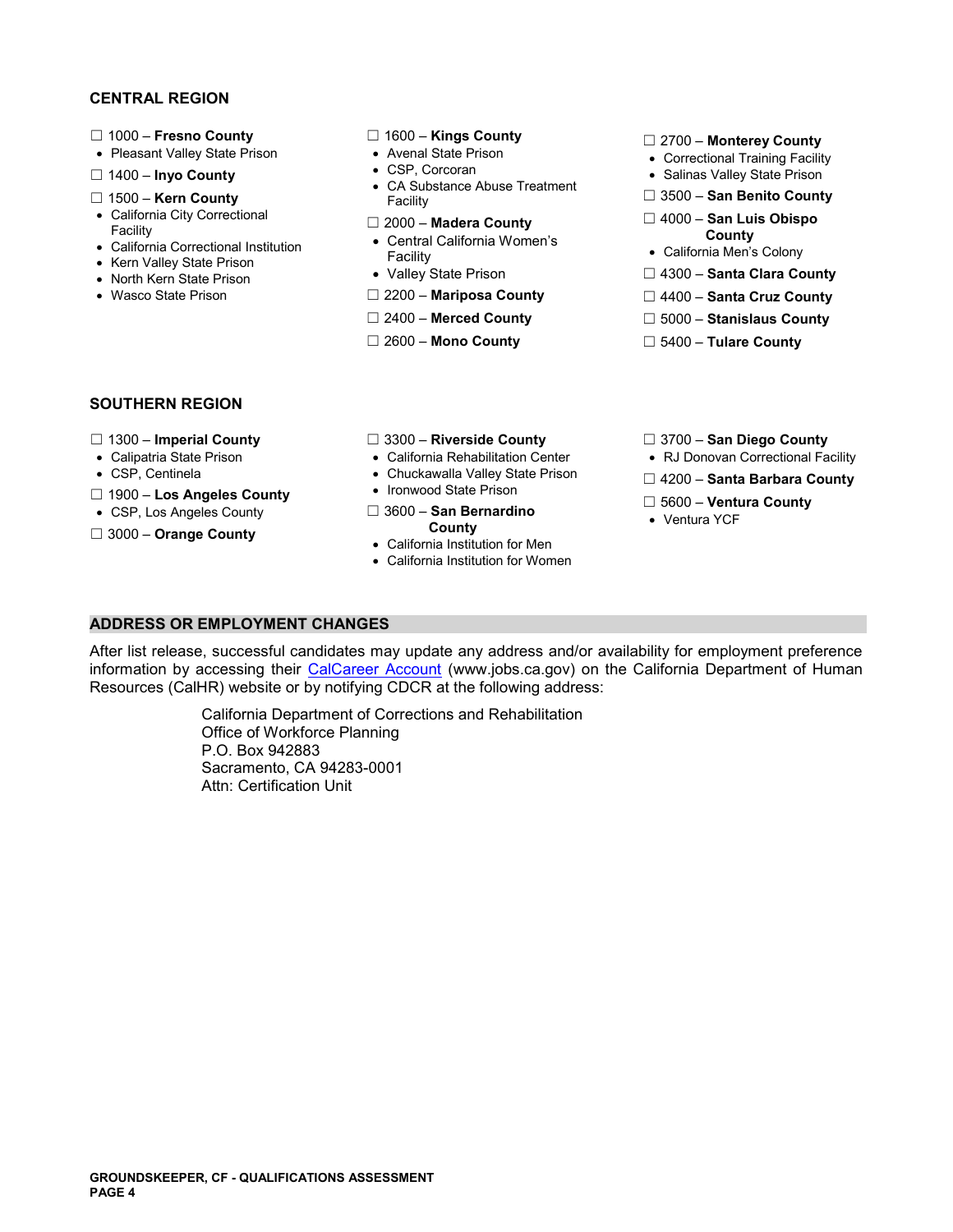# **RATING INSTRUCTIONS**

Rate your knowledge and experience performing specific job-related actions, using the rating scale(s) below.

Respond to each statement, beginning on the following page, by indicating how the statement applies to you. You are required to respond to every statement by marking one option for each of the two scales provided. Responses may not be changed or added once submitted to the Office of Workforce Planning. Missing responses will result in a lower score.

In responding to each statement, you may refer to your FORMAL EDUCATION, FORMAL TRAINING COURSES, and/or WORK EXPERIENCE whether paid or not paid.

# **SCALE #1 - KNOWLEDGE RELATED TO PERFORMING THIS ACTION**

# **Extensive Knowledge**

I possess an expert knowledge level to the extent that I have effectively performed tasks related to this knowledge in the most difficult and complex situations **and** I have instructed others on specific aspects of this knowledge.

# **Moderate Knowledge**

I possess an advanced knowledge level to the extent that I could effectively perform this task under the majority of circumstances or situations encountered.

# **Basic Knowledge**

I possess a sufficient knowledge level that would allow me to perform this task successfully in routine situations.

# **Limited Knowledge**

I have some knowledge of how to perform this task, but I may require additional instruction to apply my knowledge effectively.

## **No Knowledge**

I have no knowledge of how to perform this task or what it may entail.

# **SCALE #2 - EXPERIENCE RELATED TO PERFORMING THIS ACTION**

## **Extensive Experience**

I have more than 2 years of experience in regularly performing this action **and** I have instructed others on this specific action.

# **Moderate Experience**

I have more than 1 year, but less than 2 years of experience performing this action **and** I can perform it independently.

# **Basic Experience**

I have more than 6 months, but less than 1 year of experience performing this action **and** I have performed it regularly with minimal or no assistance.

# **Limited Experience**

I have less than 6 months of experience in performing this action **and** I may require assistance for successful performance.

# **No Experience**

I have never performed this action.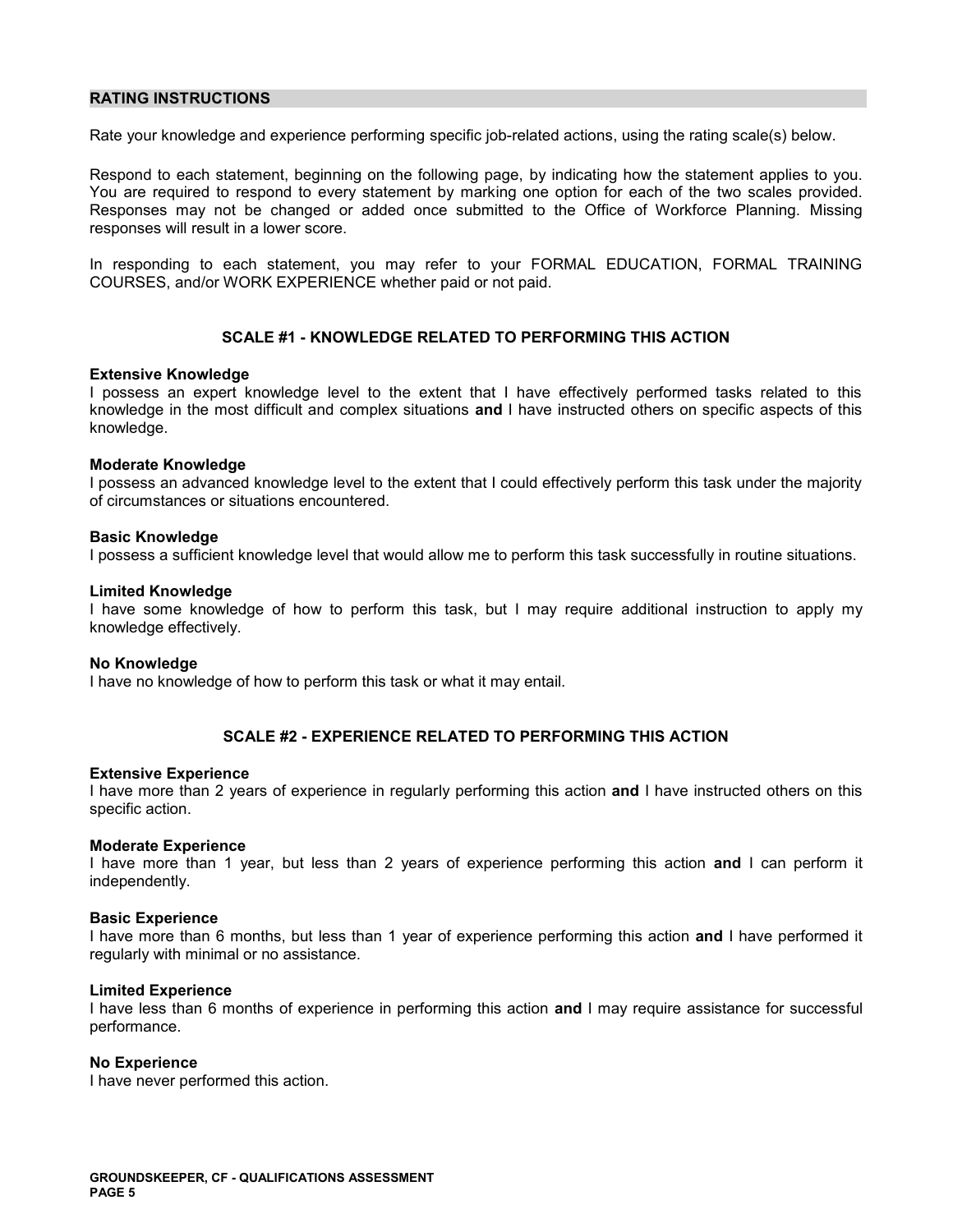| Plant shrubs, hedges, trees, and flowers throughout a large area (e.g. school grounds or new residential<br>1.<br>development.) |                                                                                                      |  |  |  |  |
|---------------------------------------------------------------------------------------------------------------------------------|------------------------------------------------------------------------------------------------------|--|--|--|--|
| Knowledge related to performing this action                                                                                     | Experience related to performing this action                                                         |  |  |  |  |
| □ Extensive Knowledge                                                                                                           | □ Extensive Experience                                                                               |  |  |  |  |
| □ Moderate Knowledge                                                                                                            | □ Moderate Experience                                                                                |  |  |  |  |
| □ Basic Knowledge                                                                                                               | □ Basic Experience                                                                                   |  |  |  |  |
| □ Limited Knowledge                                                                                                             | $\Box$ Limited Experience                                                                            |  |  |  |  |
| □ No Knowledge                                                                                                                  | $\Box$ No Experience                                                                                 |  |  |  |  |
|                                                                                                                                 |                                                                                                      |  |  |  |  |
| Cultivate shrubs, hedges, trees, and flowers to enhance the aesthetics of the area.<br>2.                                       |                                                                                                      |  |  |  |  |
| Knowledge related to performing this action                                                                                     | Experience related to performing this action                                                         |  |  |  |  |
| □ Extensive Knowledge                                                                                                           | $\Box$ Extensive Experience                                                                          |  |  |  |  |
| □ Moderate Knowledge                                                                                                            | □ Moderate Experience                                                                                |  |  |  |  |
| □ Basic Knowledge                                                                                                               | □ Basic Experience                                                                                   |  |  |  |  |
| □ Limited Knowledge                                                                                                             | $\Box$ Limited Experience                                                                            |  |  |  |  |
| □ No Knowledge                                                                                                                  | $\Box$ No Experience                                                                                 |  |  |  |  |
|                                                                                                                                 |                                                                                                      |  |  |  |  |
| Prevent and control weeds, insects, and plant diseases using herbicides and pesticides.<br>3.                                   |                                                                                                      |  |  |  |  |
| Knowledge related to performing this action                                                                                     | Experience related to performing this action                                                         |  |  |  |  |
| □ Extensive Knowledge                                                                                                           | $\Box$ Extensive Experience                                                                          |  |  |  |  |
| □ Moderate Knowledge                                                                                                            | □ Moderate Experience                                                                                |  |  |  |  |
| □ Basic Knowledge                                                                                                               | $\Box$ Basic Experience                                                                              |  |  |  |  |
| □ Limited Knowledge                                                                                                             | $\Box$ Limited Experience                                                                            |  |  |  |  |
| □ No Knowledge                                                                                                                  | $\Box$ No Experience                                                                                 |  |  |  |  |
|                                                                                                                                 |                                                                                                      |  |  |  |  |
| 4.                                                                                                                              | Propagate and/or relocate trees, shrubs, and flowers to new areas without compromising plant health. |  |  |  |  |
| Knowledge related to performing this action<br>Experience related to performing this action                                     |                                                                                                      |  |  |  |  |
| □ Extensive Knowledge                                                                                                           | □ Extensive Experience                                                                               |  |  |  |  |
| □ Moderate Knowledge                                                                                                            | □ Moderate Experience                                                                                |  |  |  |  |
| $\Box$ Basic Knowledge                                                                                                          | $\Box$ Basic Experience                                                                              |  |  |  |  |
| □ Limited Knowledge                                                                                                             | $\Box$ Limited Experience                                                                            |  |  |  |  |
| □ No Knowledge                                                                                                                  | $\Box$ No Experience                                                                                 |  |  |  |  |
|                                                                                                                                 |                                                                                                      |  |  |  |  |
| Prune shrubs, hedges, and trees to reduce fire hazards and visual obstruction.<br>5.                                            |                                                                                                      |  |  |  |  |
| Knowledge related to performing this action                                                                                     | Experience related to performing this action                                                         |  |  |  |  |
| □ Extensive Knowledge                                                                                                           | $\Box$ Extensive Experience                                                                          |  |  |  |  |
| □ Moderate Knowledge                                                                                                            | □ Moderate Experience                                                                                |  |  |  |  |
| □ Basic Knowledge                                                                                                               | □ Basic Experience                                                                                   |  |  |  |  |
| □ Limited Knowledge                                                                                                             | $\Box$ Limited Experience                                                                            |  |  |  |  |
| □ No Knowledge                                                                                                                  | □ No Experience                                                                                      |  |  |  |  |
|                                                                                                                                 |                                                                                                      |  |  |  |  |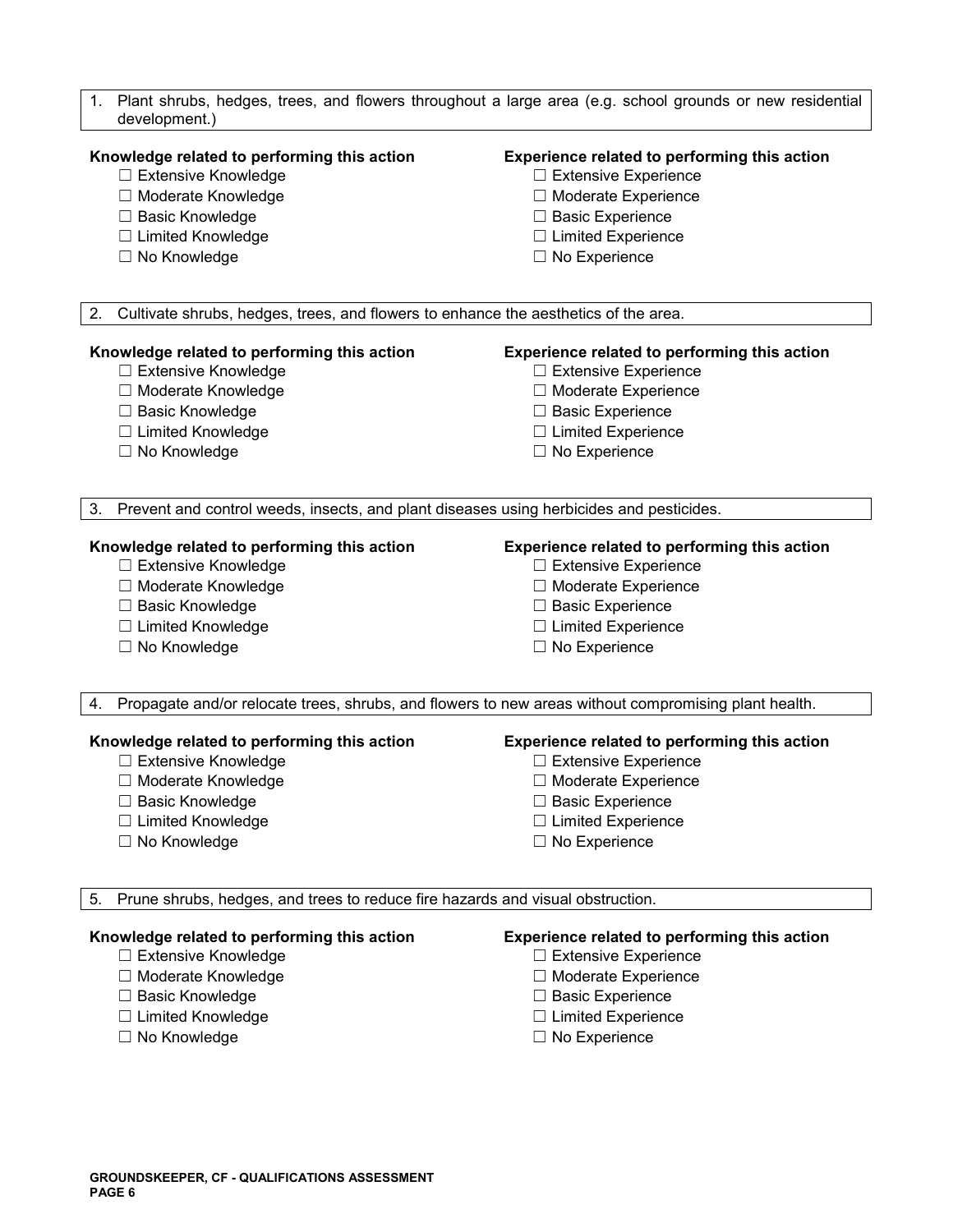|  |  |  |  | 6. Maintain plants, shrubs, and hedges by removing brush, weeds, and other debris to enhance appearance. |
|--|--|--|--|----------------------------------------------------------------------------------------------------------|
|  |  |  |  |                                                                                                          |

- 
- 
- 
- ☐ Limited Knowledge ☐ Limited Experience
- ☐ No Knowledge ☐ No Experience

# **Knowledge related to performing this action Experience related to performing this action**

- ☐ Extensive Knowledge ☐ Extensive Experience
- ☐ Moderate Knowledge ☐ Moderate Experience
- ☐ Basic Knowledge ☐ Basic Experience
	-
	-

7. Perform general grounds keeping related maintenance work using rakes, leaf blowers, and other related equipment.

# **Knowledge related to performing this action Experience related to performing this action**

- ☐ Extensive Knowledge ☐ Extensive Experience
- ☐ Moderate Knowledge ☐ Moderate Experience
- ☐ Basic Knowledge ☐ Basic Experience
- ☐ Limited Knowledge ☐ Limited Experience
- 

- 
- 
- 
- 
- ☐ No Knowledge ☐ No Experience

8. Treat soils in the preparation of planting to promote health plant and flower growth.

- ☐ Extensive Knowledge ☐ Extensive Experience
- 
- 
- ☐ Limited Knowledge ☐ Limited Experience
- 

# **Knowledge related to performing this action Experience related to performing this action**

- 
- ☐ Moderate Knowledge ☐ Moderate Experience
- ☐ Basic Knowledge ☐ Basic Experience
	-
- ☐ No Knowledge ☐ No Experience

9. Lead, teach, and train unskilled workers on the proper use of tools and equipment.

# **Knowledge related to performing this action Experience related to performing this action**

- ☐ Extensive Knowledge ☐ Extensive Experience
- ☐ Moderate Knowledge ☐ Moderate Experience
- ☐ Basic Knowledge ☐ Basic Experience
- ☐ Limited Knowledge ☐ Limited Experience
- ☐ No Knowledge ☐ No Experience

- 
- 
- 
- 
- 

10. Keep greenhouses and nurseries free from plant diseases and pests to promote a sustainable plant environment.

- 
- 
- ☐ Basic Knowledge ☐ Basic Experience
- ☐ Limited Knowledge ☐ Limited Experience
- 

# **Knowledge related to performing this action Experience related to performing this action**

- ☐ Extensive Knowledge ☐ Extensive Experience
- ☐ Moderate Knowledge ☐ Moderate Experience
	-
	-
- ☐ No Knowledge ☐ No Experience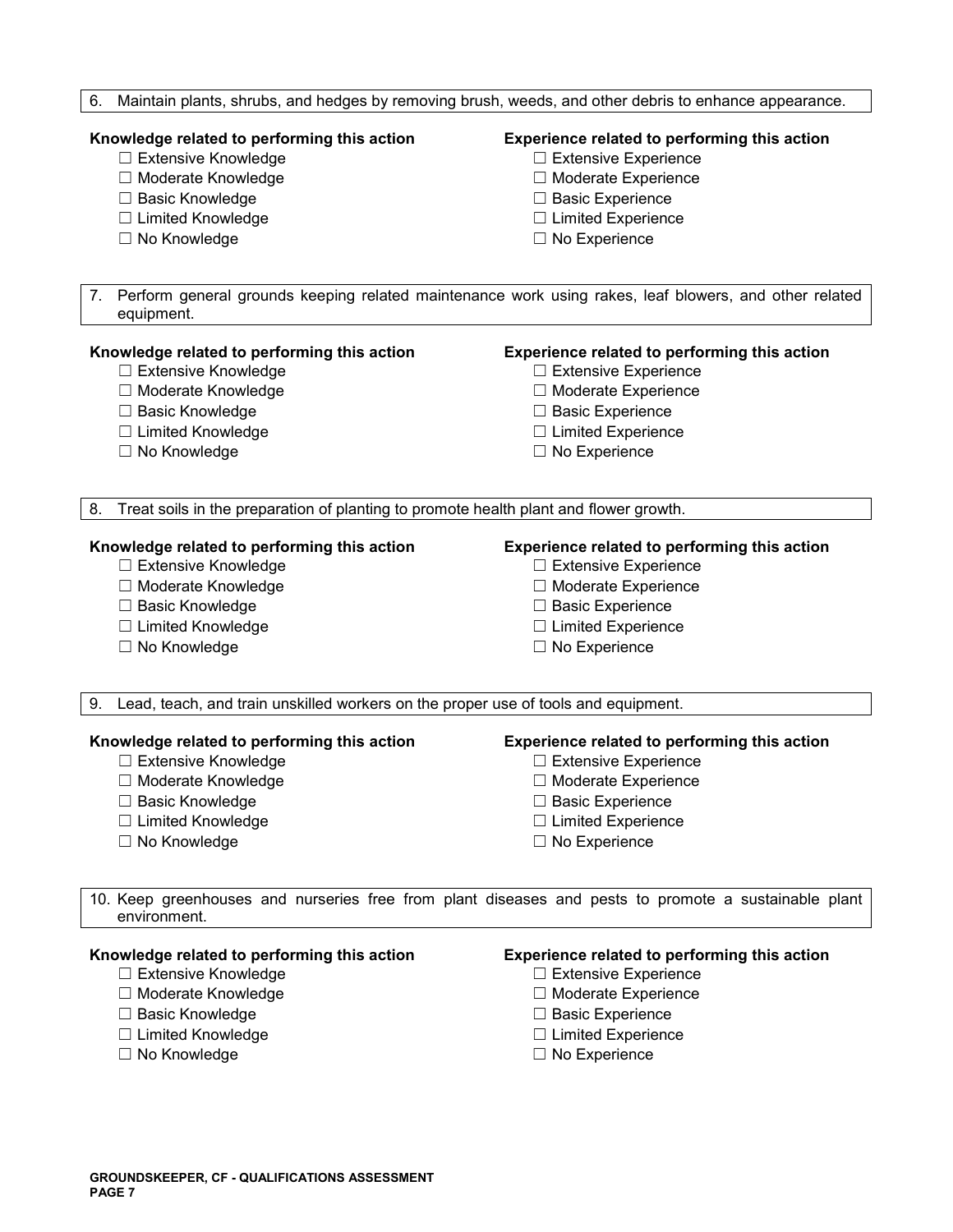# 11. Perform preventative maintenance to landscaping equipment to ensure safe and continuous operation.

- ☐ Extensive Knowledge ☐ Extensive Experience
- ☐ Moderate Knowledge ☐ Moderate Experience
- 
- ☐ Limited Knowledge ☐ Limited Experience
- 

# **Knowledge related to performing this action Experience related to performing this action**

- 
- 
- ☐ Basic Knowledge ☐ Basic Experience
	-
- ☐ No Knowledge ☐ No Experience

12. Trim trees, hedges, and shrubs by using hand and power tools to promote plant growth and development.

# **Knowledge related to performing this action Experience related to performing this action**

- 
- 
- 
- 
- 

- ☐ Extensive Knowledge ☐ Extensive Experience
- ☐ Moderate Knowledge ☐ Moderate Experience
- ☐ Basic Knowledge ☐ Basic Experience
- ☐ Limited Knowledge ☐ Limited Experience
- ☐ No Knowledge ☐ No Experience

13. Erect tree supports for saplings and cuttings to promote proper growth and development.

- 
- 
- 
- 
- ☐ No Knowledge ☐ No Experience

# **Knowledge related to performing this action Experience related to performing this action**

- ☐ Extensive Knowledge ☐ Extensive Experience
- ☐ Moderate Knowledge ☐ Moderate Experience
- ☐ Basic Knowledge ☐ Basic Experience
- ☐ Limited Knowledge ☐ Limited Experience
	-

14. Perform general laboring tasks related to grounds and garden maintenance work to keep grounds clean and orderly.

# **Knowledge related to performing this action Experience related to performing this action**

- ☐ Extensive Knowledge ☐ Extensive Experience
- ☐ Moderate Knowledge ☐ Moderate Experience
- 
- ☐ Limited Knowledge ☐ Limited Experience
- ☐ No Knowledge ☐ No Experience

- 
- 
- ☐ Basic Knowledge ☐ Basic Experience
	-
	-

15. Oversee the work of a large group of unskilled laborers (10 or more) in the completion of assigned duties.

- 
- ☐ Moderate Knowledge ☐ Moderate Experience
- ☐ Basic Knowledge ☐ Basic Experience
- 
- 

# **Knowledge related to performing this action Experience related to performing this action**

- ☐ Extensive Knowledge ☐ Extensive Experience
	-
	-
- ☐ Limited Knowledge ☐ Limited Experience
- ☐ No Knowledge ☐ No Experience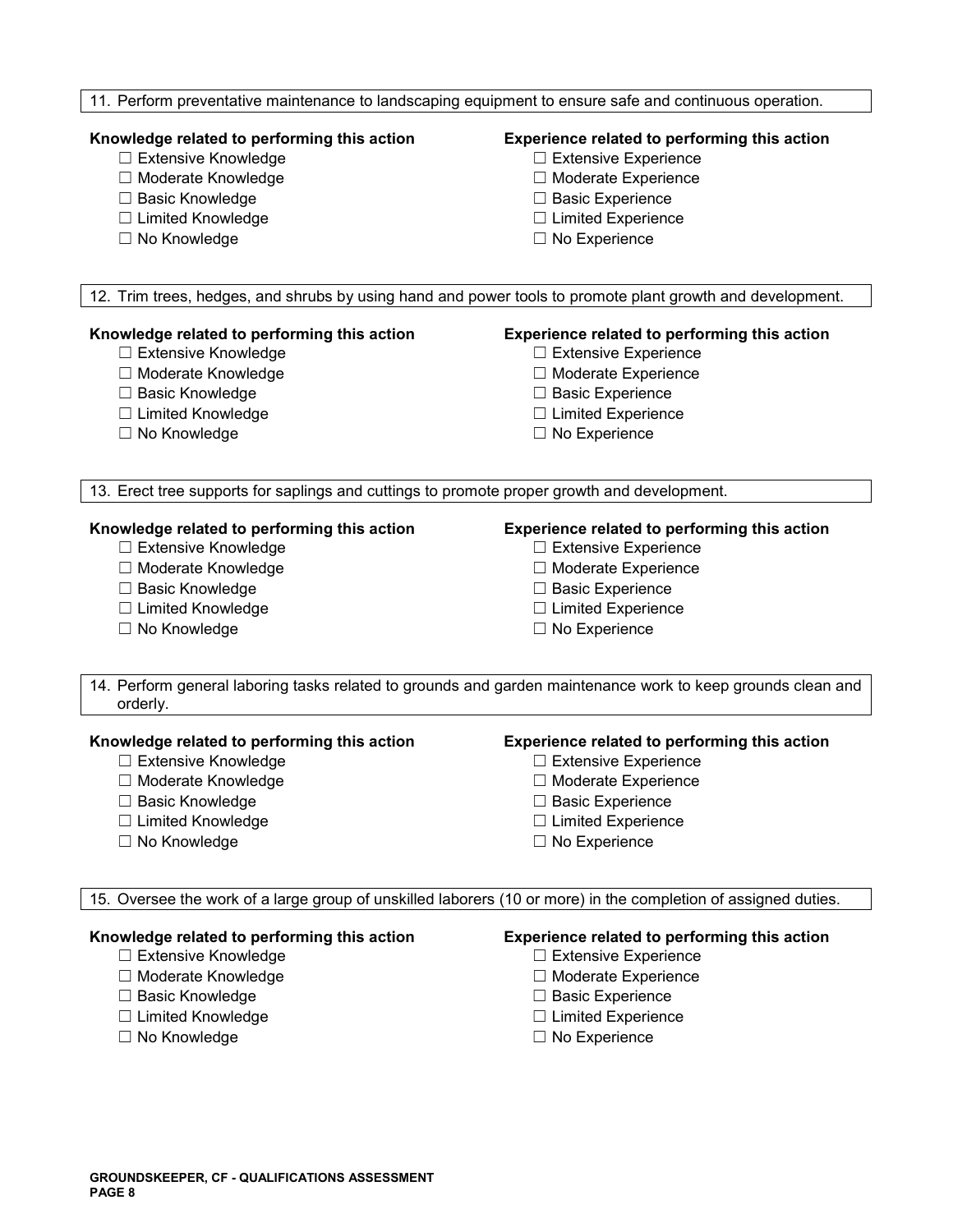| 16. Promote a safe and secure working environment.                                                                                                                   |                                                                                                                                                                                      |  |  |  |  |
|----------------------------------------------------------------------------------------------------------------------------------------------------------------------|--------------------------------------------------------------------------------------------------------------------------------------------------------------------------------------|--|--|--|--|
| Knowledge related to performing this action<br>□ Extensive Knowledge<br>□ Moderate Knowledge<br>□ Basic Knowledge<br>□ Limited Knowledge<br>□ No Knowledge           | Experience related to performing this action<br>$\Box$ Extensive Experience<br>□ Moderate Experience<br>$\Box$ Basic Experience<br>$\Box$ Limited Experience<br>$\Box$ No Experience |  |  |  |  |
| 17. Maintain safety and security of work materials.                                                                                                                  |                                                                                                                                                                                      |  |  |  |  |
|                                                                                                                                                                      |                                                                                                                                                                                      |  |  |  |  |
| Knowledge related to performing this action<br>□ Extensive Knowledge<br>□ Moderate Knowledge<br>□ Basic Knowledge<br>□ Limited Knowledge<br>□ No Knowledge           | Experience related to performing this action<br>$\Box$ Extensive Experience<br>□ Moderate Experience<br>□ Basic Experience<br>$\Box$ Limited Experience<br>$\Box$ No Experience      |  |  |  |  |
| 18. Inspect premises upon completion of tasks to ensure completion of work.                                                                                          |                                                                                                                                                                                      |  |  |  |  |
| Knowledge related to performing this action<br>□ Extensive Knowledge<br>□ Moderate Knowledge<br>□ Basic Knowledge<br>□ Limited Knowledge<br>□ No Knowledge           | Experience related to performing this action<br>$\Box$ Extensive Experience<br>□ Moderate Experience<br>$\Box$ Basic Experience<br>$\Box$ Limited Experience<br>$\Box$ No Experience |  |  |  |  |
| 19. Maintain accountability of tools, keys, and power equipment used in the performance of required duties.                                                          |                                                                                                                                                                                      |  |  |  |  |
| Knowledge related to performing this action<br>□ Extensive Knowledge<br>□ Moderate Knowledge<br><b>Basic Knowledge</b><br>□ Limited Knowledge<br>$\Box$ No Knowledge | Experience related to performing this action<br>□ Extensive Experience<br>□ Moderate Experience<br>$\Box$ Basic Experience<br>$\Box$ Limited Experience<br>$\Box$ No Experience      |  |  |  |  |
| 20. Install, repair and adjust irrigation systems to efficiently distribute water to landscaped areas.                                                               |                                                                                                                                                                                      |  |  |  |  |
| Knowledge related to performing this action<br>□ Extensive Knowledge<br>□ Moderate Knowledge<br>□ Basic Knowledge<br>□ Limited Knowledge<br>□ No Knowledge           | Experience related to performing this action<br>□ Extensive Experience<br>□ Moderate Experience<br>$\Box$ Basic Experience<br>$\Box$ Limited Experience<br>$\Box$ No Experience      |  |  |  |  |

- 
- 
- 
- □ No Experience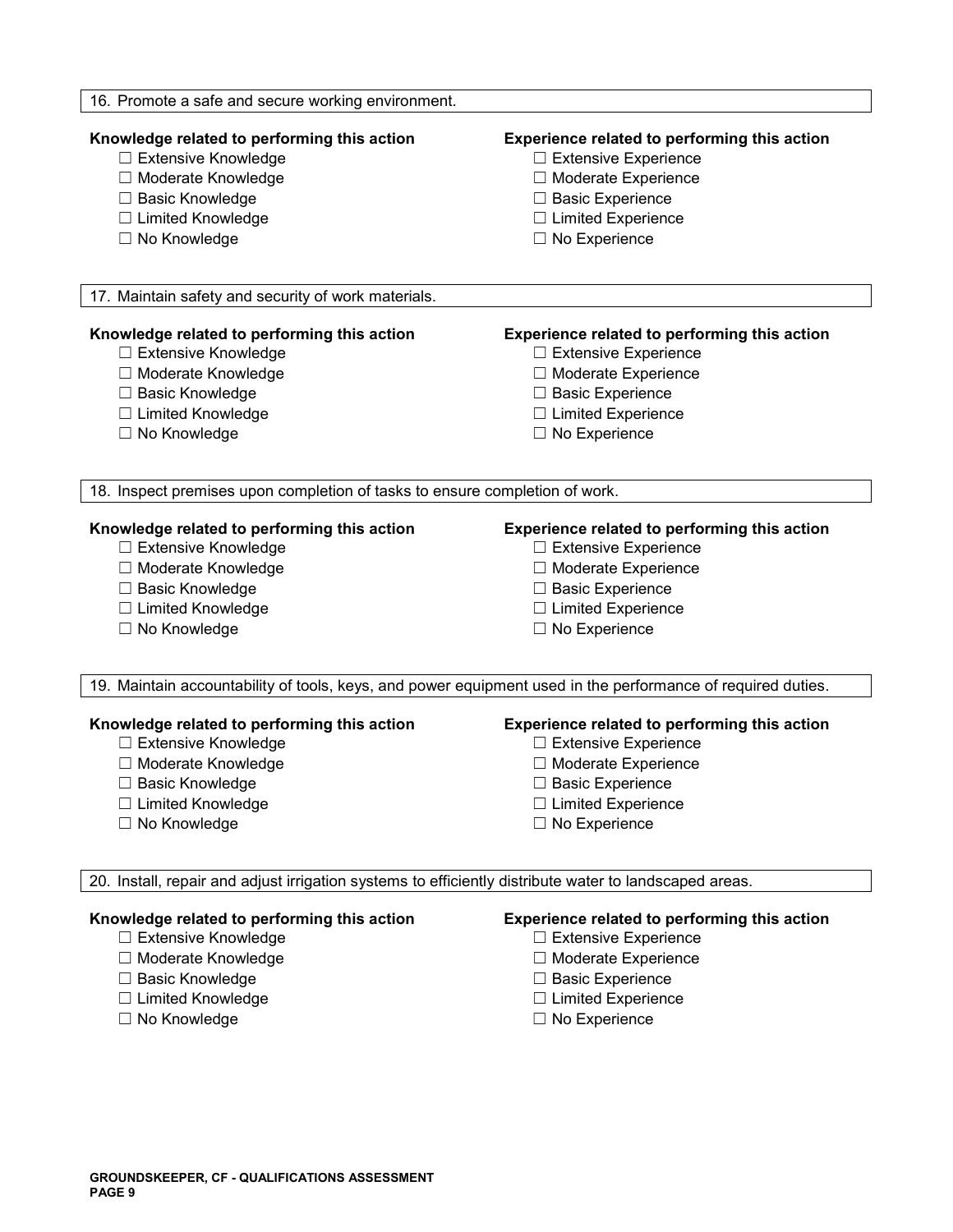# 21. Install and maintain proper drainage systems to prevent erosion, flooding, saturation, and injury.

- 
- 
- ☐ Basic Knowledge ☐ Basic Experience
- ☐ Limited Knowledge ☐ Limited Experience
- ☐ No Knowledge ☐ No Experience

# **Knowledge related to performing this action Experience related to performing this action**

- ☐ Extensive Knowledge ☐ Extensive Experience
- ☐ Moderate Knowledge ☐ Moderate Experience
	-
	-
	-

22. Repair invasive root damage to underground pipes, roads, and sidewalks.

- 
- 
- 
- ☐ Limited Knowledge ☐ Limited Experience
- 

# **Knowledge related to performing this action Experience related to performing this action**

- ☐ Extensive Knowledge ☐ Extensive Experience
- ☐ Moderate Knowledge ☐ Moderate Experience
- ☐ Basic Knowledge ☐ Basic Experience
	-
- ☐ No Knowledge ☐ No Experience

23. Maintain accountability of hazardous materials such as fertilizers, herbicides, and pesticides.

- 
- 
- 
- 
- ☐ No Knowledge ☐ No Experience

# **Knowledge related to performing this action Experience related to performing this action**

- ☐ Extensive Knowledge ☐ Extensive Experience
- ☐ Moderate Knowledge ☐ Moderate Experience
- ☐ Basic Knowledge ☐ Basic Experience
- ☐ Limited Knowledge ☐ Limited Experience
	-
- 24. Recognize common species of ornamental shrubs, trees, and flowers to provide for their care and maintenance.

# **Knowledge related to performing this action Experience related to performing this action**

- ☐ Extensive Knowledge ☐ Extensive Experience
- 
- ☐ Basic Knowledge ☐ Basic Experience
- ☐ Limited Knowledge ☐ Limited Experience
- 

- 
- ☐ Moderate Knowledge ☐ Moderate Experience
	-
	-
- ☐ No Knowledge ☐ No Experience

25. Apply proper methods and techniques to control unwanted vegetation.

# **Knowledge related to performing this action Experience related to performing this action**

- 
- ☐ Moderate Knowledge ☐ Moderate Experience
- ☐ Basic Knowledge ☐ Basic Experience
- 
- 

- ☐ Extensive Knowledge ☐ Extensive Experience
	-
	-
- ☐ Limited Knowledge ☐ Limited Experience
- ☐ No Knowledge ☐ No Experience

# **THIS CONCLUDES THE EXAMINATION**

**REVISION DATE:** 3/13/2020 – JA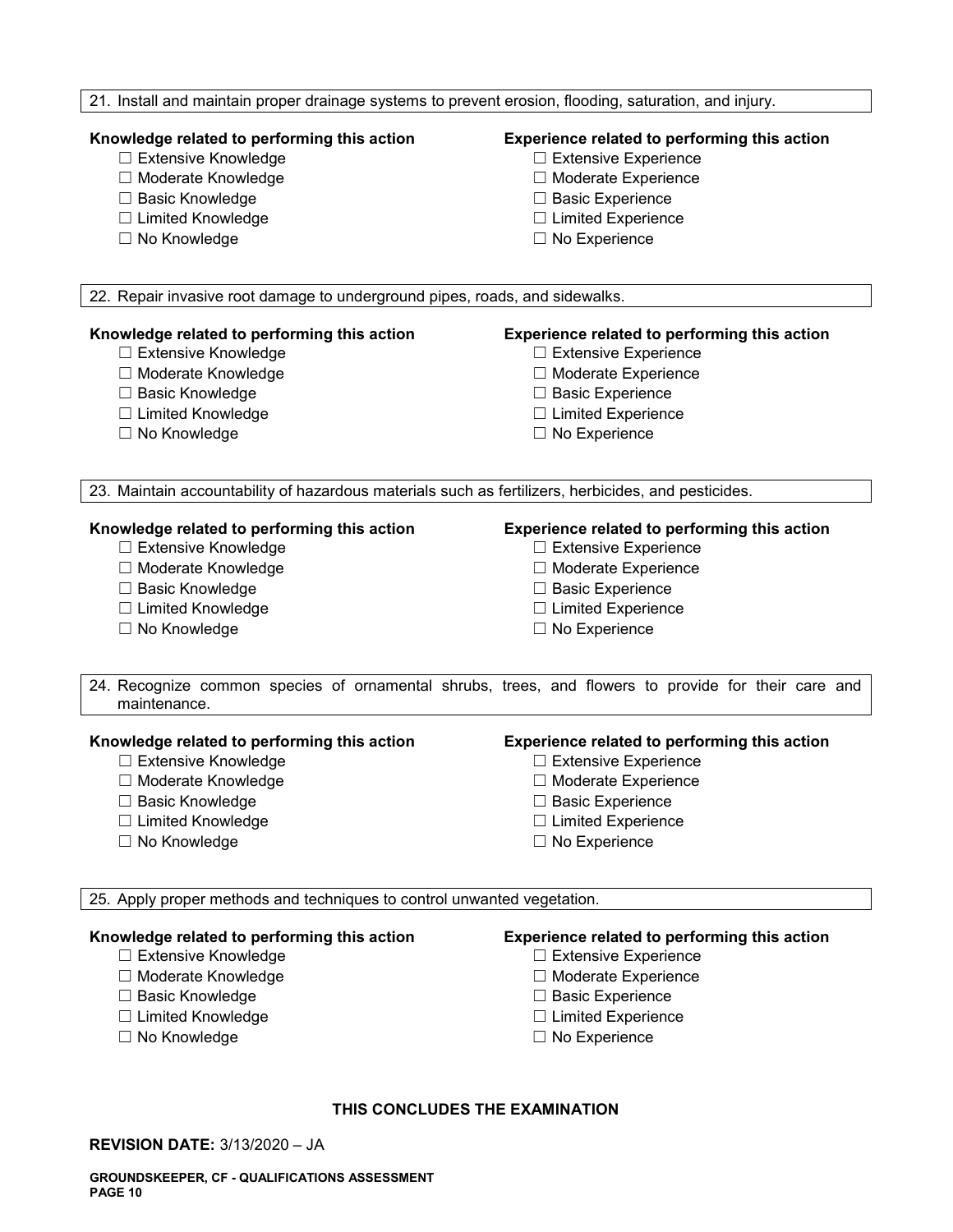# **RECRUITMENT QUESTIONNAIRE**

Applicants are asked to voluntarily provide the information below. The following data will be used for statistical data gathering and reporting purposes. This questionnaire will be separated from the examination and this information will not be used in any employment decisions.

# **GENDER**

- ☐ Male
- ☐ Female
- ☐ Non-binary

# **RACE AND ETHNICITY**

Check **one** box that best describes your race or ethnicity.

- ☐ Black or African American ☐ Multiple Asian\*\* ☐ Multiple Pacific Islander\*\*\*
- ☐ American Indian or Alaska ☐ Indian ☐ Guamanian Native ☐ Cambodian ☐ Hawaiian
- ☐ Hispanic or Latino (alone or ☐ Chinese ☐ Samoan in combination with any other race) ☐ Filipino ☐ Other Pacific Islander
- 
- ☐ Multiple Races\* ☐ Korean
- 
- 
- 
- 
- 
- ☐ White ☐ Japanese
	-
	- ☐ Laotian
	- ☐ Vietnamese
	- ☐ Other Asian

# **ASIAN PACIFIC ISLANDER**

- 
- 
- 
- 
- 

\*If you identify with more than one race that is Non-Hispanic or Latino, select Multiple Races.

\*\*If you identify with more than one Asian ethnicity, select Multiple Asian.

\*\*\*If you identify with more than one Pacific Islander ethnicity, select Multiple Pacific Islander.

# **AUTHORITIES**

Government Code sections 8310.5, 19705, 19790, 19792(h) and California Code of Regulations, Title 2, sections 599.980, 11013(b) authorize the State of California to collect demographic information on job applicants and exam participants for analysis and statistical purposes.

# **CONTINUE TO NEXT PAGE TO COMPLETE RECRUITMENT QUESTIONNAIRE**